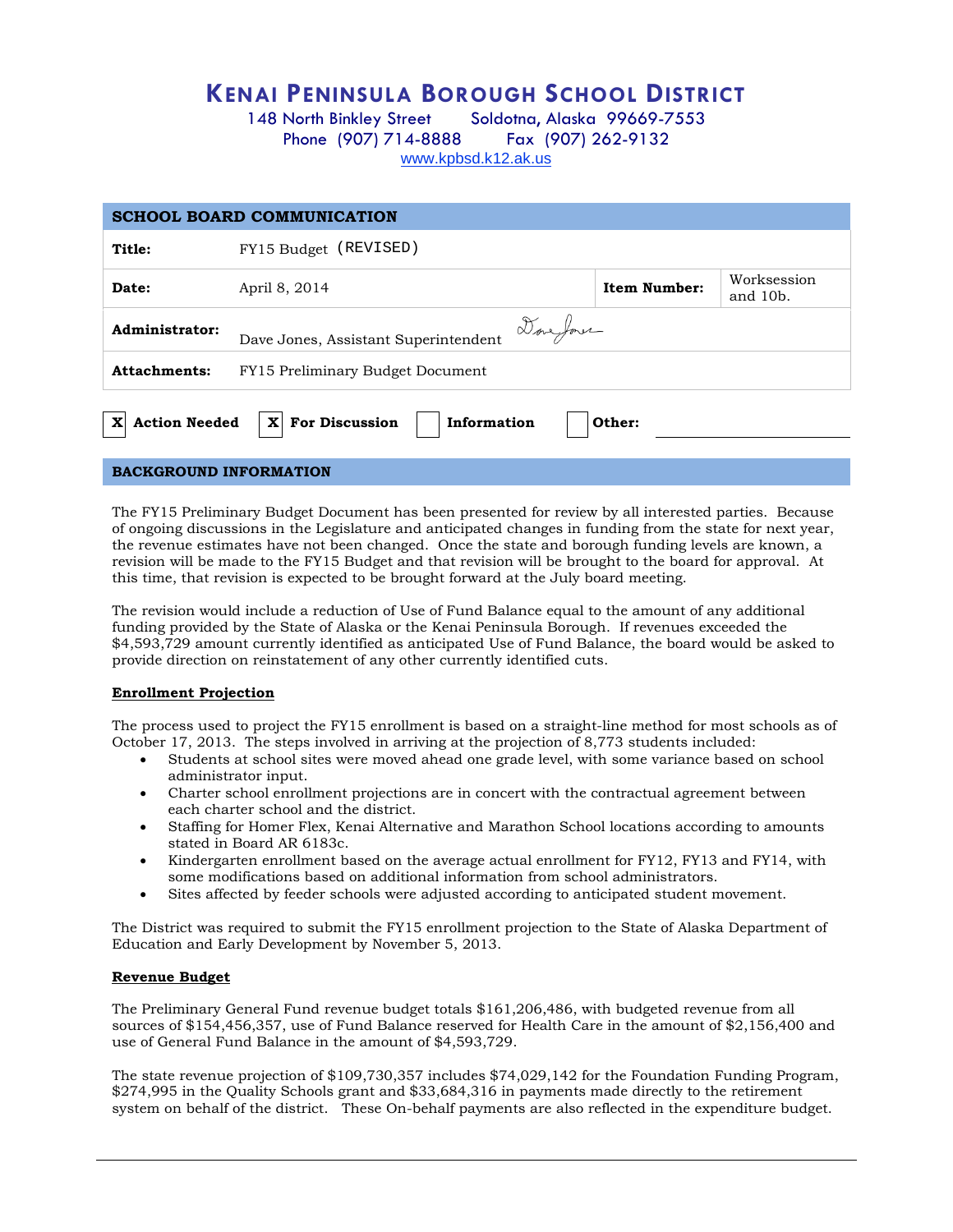The Foundation estimate was made assuming no increase in the Base Student Allocation (BSA) in the State of Alaska Foundation Funding Formula. One time funding of \$1,741,904 included in the Governor's Preliminary Budget has been included in this estimate of state revenue.

At the local level, borough support has been included at \$43,500,000, the same level as FY14. This amount is about \$2.5 million under the maximum allowed for local contribution and the district will be increasing the amount requested from the borough after other budget changes are determined.

## **Expenditure Budget**

The Preliminary General Fund expenditure budget of \$161,206,486 is based on the enrollment projection and other considerations noted below.

- Staffing has been adjusted to support the FY15 student enrollment projection of 8,773 using staffing formulas revised to include an increase of .5 in the Pupil/Teacher Ratio (PTR).
- Based on information from the District's insurance broker, employer-paid share of health care was estimated at \$1,417 per employee per month or \$17,004 per year. This calculation also includes the change in employer share to assume 85% of the total health care expenditures.
- Employer-paid retirement benefits were calculated on projected salaries, including 22% of gross wages for PERS-eligible positions and 12.56% of gross wages for TRS-eligible positions.
- Schools were staffed based on the staffing formulas that fit their size and configurations, according to the change in the PTR.
- Programmatic staffing that was implemented in FY09 is still included in the staffing of the FY15 preliminary budget.
- Supply and copy budgets have been adjusted based on student enrollment projections with a small amount of Instructional Supply Budgets reserved for staff development district-wide.
- Utility budgets have been reviewed based on historical data and adjusted for anticipated changes as needed.
- Budgets for property, liability and stop-loss insurance and worker's compensation costs, which are received as In-Kind Services from the Kenai Peninsula Borough, were budgeted at FY14 amounts
- Fund transfers have been included for the Student Nutrition Program in the amount of \$800,000 and the Community Theater Program in the amount of \$25,000.

#### **Use of Fund Balance and Other Considerations**

The Alaska Retirement Management (ARM) Board approved changes to both TRS and PERS On-Behalf contribution rates. TRS rates increased from 41.06% to 58.19% and PERS rates increased from 13.68% to 22.03%. The total estimate for FY15 On-Behalf contributions is \$33,684,316, an increase of \$10,838,900 from FY14. As you are aware, both the Revenue and Expenditure budgets include this amount.

| FY2015      | Employer Rate |           | On-Behalf Rate<br>(Relief Rate) |     | Actuarial Rate | Estimated On-Behalf<br>Contribution |
|-------------|---------------|-----------|---------------------------------|-----|----------------|-------------------------------------|
| <b>TRS</b>  | 12.56%        | $\ddot{}$ | 58.19%                          | $=$ | 70.75%         | \$29,622,936                        |
| <b>PERS</b> | 22.00%        | $+$       | 22.03%                          | $=$ | 44.03%         | \$4.061.380                         |

The governor's proposed budget for the upcoming fiscal year was released in December 2013 and included a \$3 billion payment against the unfunded liability in the retirement systems. He estimated that the unfunded liability is approximately \$12 billion and stated that this action would result "in lower fixed annual payments on the rest of the debt over time."

Estimated revenue from all sources for the FY15 Preliminary General Fund Budget totals \$154,456,357. Use of Fund Balance designated for Self Insurance in the amount of \$2,156,400 is also included in the preliminary budget, per previous discussion and planning with the board. Use of General Fund Balance in the amount of \$4,593,729 is currently shown in order to present a balanced budget. That use of fund balance will change, depending on board approval of additional expenditure reductions, additional revenue from the state or borough, or a combination of those options. The total of revenue and use of fund balance in the FY15 Preliminary General Fund Budget is \$161,206,486.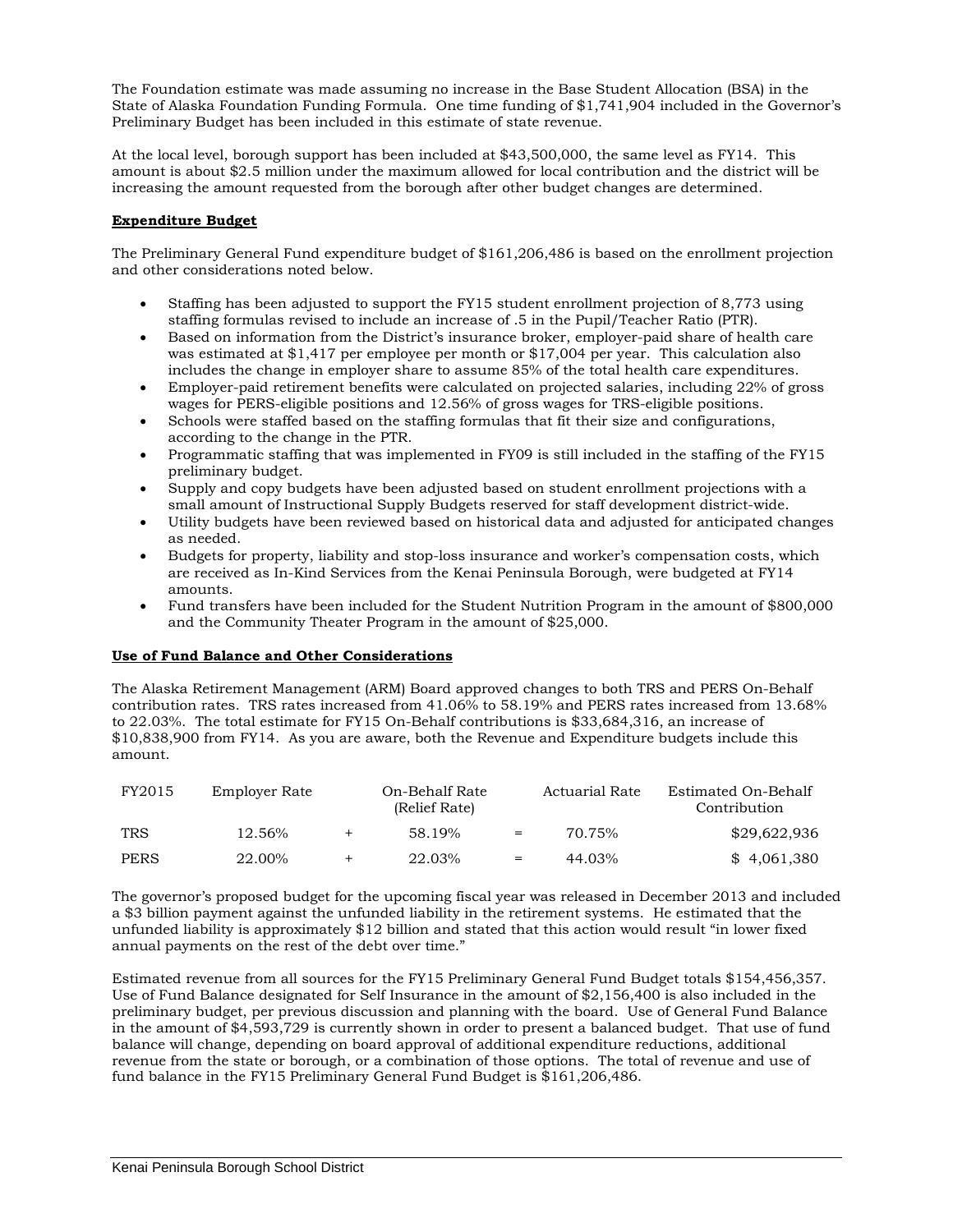Expenditures in the FY15 Preliminary General Fund Budget total \$160,381,486. Additionally, there are transfers to other funds scheduled totaling \$825,000. The total of all expenditures and transfers for the FY15 Preliminary General Fund Budget is \$161,206,486.

Even with use of Fund Balance designated for Self Insurance, there is still a gap between revenues and expenditures in the amount of \$4,593,729. The possibility of increased funding at the state and/or local level, additional reductions to expenditures and additional use of fund balance are areas to consider in formulating a plan to balance the budget.

## **Budget Forums**

Opportunities for review and discussion of the FY15 budget were held around the borough. Dates and information about the budget cycle that that has been / will be used in formulating the final FY15 budget are as follows:

| November 12, 2013 | Community Budget Development Committee Meeting                   |
|-------------------|------------------------------------------------------------------|
| December 3, 2013  | Joint Work Session – School Board and Borough Assembly           |
| January 14, 2013  | FY15 Preliminary General Fund Budget, Board Work Session         |
| February 3, 2014  | FY15 Detailed Preliminary Budget Information, Board Work Session |
| February 18, 2104 | Public Budget Forum, Seward High Library, 5:30 pm                |
| February 19, 2014 | Public Budget Forum, Soldotna High Library, 5:30 pm              |
| February 25, 2104 | Public Budget Forum, Homer High Library, 5:30 pm                 |
| March 3, 2014     | Presentation of FY15 Budget at School Board Meeting              |
| April 14, 2014    | Presentation of FY15 Budget for Approval at School Board Meeting |
| April 15, 2014    | Final FY15 Budget to Borough Assembly                            |

The preliminary FY 15 budget is posted at:

<http://www.kpbsd.k12.ak.us/Workarea/DownloadAsset.aspx?id=30082>

#### **ADMINISTRATIVE RECOMMENDATION**

Information is presented for information and discussion, approval of the FY15 Budget is requested.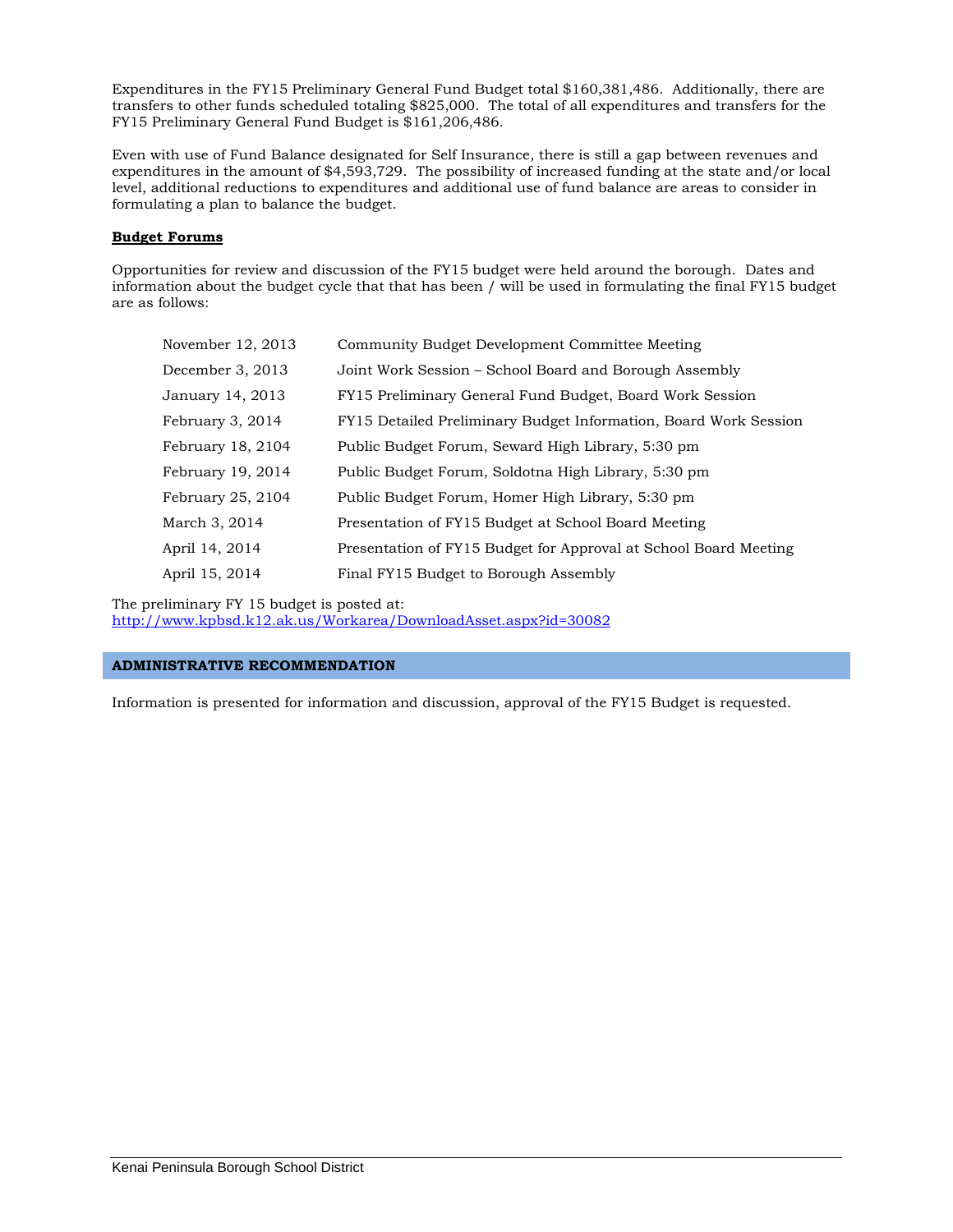# **KENAI PENINSULA BOROUGH SCHOOL DISTRICT**

148 North Binkley Street Soldotna, Alaska 99669-7553 Phone (907) 714-8888 Fax (907) 262-9132 [www.kpbsd.k12.ak.us](http://www.kpbsd.k12.ak.us/)

| <b>SCHOOL BOARD COMMUNICATION</b>                                                                      |                                                              |  |  |  |
|--------------------------------------------------------------------------------------------------------|--------------------------------------------------------------|--|--|--|
| Title:                                                                                                 | FY15 Budget (ADDENDUM)                                       |  |  |  |
| Date:                                                                                                  | Worksession<br>Item Number:<br>April 11, 2014<br>and $10B$ . |  |  |  |
| Done Jones<br>Administrator:<br>Dave Jones, Assistant Superintendent                                   |                                                              |  |  |  |
| <b>Attachments:</b>                                                                                    | FY15 Preliminary Budget Document                             |  |  |  |
| <b>For Discussion</b><br>Information<br><b>Action Needed</b><br>$\mathbf{x}$<br>$\mathbf{x}$<br>Other: |                                                              |  |  |  |
| <b>BACKGROUND INFORMATION</b>                                                                          |                                                              |  |  |  |

Due to the changing fiscal picture at the state and local levels, District administration is recommending that the General Fund expenditures related to the Skyview pool be reinstated into the FY15 budget.

This reinstatement will necessitate an increase in the General Fund budget of \$180,000. For budget purposes, this increase to expenditures will be offset by a similar increase in the Use of Fund Balance.

#### **Revenue Budget**

The Preliminary General Fund revenue budget will increase by \$180,000, from \$161,206,486 to \$161,386,486, with budgeted revenue from all sources of \$154,456,357, use of Fund Balance reserved for Health Care in the amount of \$2,156,400 and use of General Fund Balance increased from \$4,593,729 to \$4,773,729.

#### **Expenditure Budget**

The Preliminary General Fund expenditure budget will increase by \$180,000, from \$161,206,486 to \$161,386,486.

#### **Use of Fund Balance**

Although this revision is achieved through increased use of Fund Balance, it is anticipated that increased funding at the state and local levels will greatly reduce the use of Unassigned Fund Balance in FY15. The final funding provided at the state and local levels will determine actual amount of Fund Balance usage.

#### **FY15 General Fund Budget (REVISED)**

| FY15 Revenue Budget                                       | \$154,456,357 |
|-----------------------------------------------------------|---------------|
| Use of Fund Balance for Health Care                       | 2,156,400     |
| Estimated use of Unassigned Fund Balance                  | 4,593,729     |
| Total Revenue and Use of Fund Balance                     | 161,206,486   |
| Recommended Revision 4-11-14                              | 180,000       |
| FY15 Revised General Fund Revenue and Use of Fund Balance | \$161,386,486 |